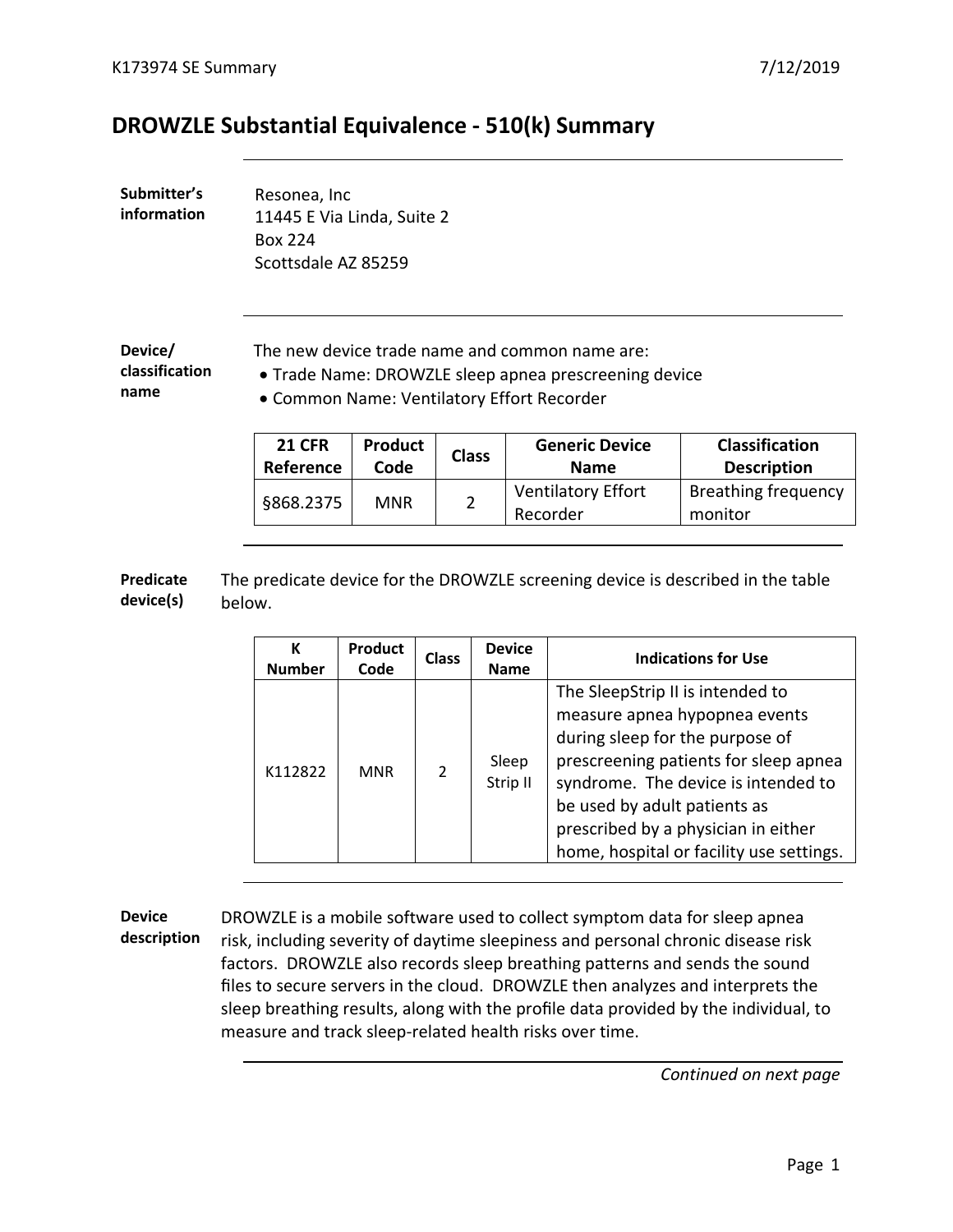## **DROWZLE Substantial Equivalence Summary,** Continued

| <b>Indications for</b><br>use | DROWZLE is indicated to record a patient's respiratory pattern during sleep<br>for the purpose of prescreening patients for obstructive sleep apnea (OSA)<br>syndrome. The device is designed for use in home-screening of adults with<br>suspected possible sleep breathing disorders. Results are used to assist the<br>healthcare professional in determining the need for further diagnosis and<br>evaluation. |                                                                                                                                                                                                                                                                                                                                                                                                |                          |
|-------------------------------|--------------------------------------------------------------------------------------------------------------------------------------------------------------------------------------------------------------------------------------------------------------------------------------------------------------------------------------------------------------------------------------------------------------------|------------------------------------------------------------------------------------------------------------------------------------------------------------------------------------------------------------------------------------------------------------------------------------------------------------------------------------------------------------------------------------------------|--------------------------|
|                               | The system is not intended as a substitute for full polysomnography when<br>additional parameters such as sleep stages, limb movements, or EEG<br>activity are required.                                                                                                                                                                                                                                           |                                                                                                                                                                                                                                                                                                                                                                                                |                          |
| <b>Technology</b>             | DROWZLE is a stand-alone software medical device. It operates on a<br>mobile computing device with an Apple iPhone 7, iPhone 8 or iPhone X<br>using iOS v10.0 or later.                                                                                                                                                                                                                                            |                                                                                                                                                                                                                                                                                                                                                                                                |                          |
|                               | email.                                                                                                                                                                                                                                                                                                                                                                                                             | Breathing sounds during sleep are recorded using the microphone within<br>the mobile device. The sound file is uploaded to a cloud server for analysis<br>using the results of standard questionnaires and a proprietary algorithm. A<br>report is generated and provided to the individual and/or their healthcare<br>provider. Reports are provided within the mobile application and/or via |                          |
| <b>Function:</b>              | <b>Predicate Device</b>                                                                                                                                                                                                                                                                                                                                                                                            | <b>New Device</b>                                                                                                                                                                                                                                                                                                                                                                              | <b>Reference Device</b>  |
|                               | K112822 Sleep Strip II                                                                                                                                                                                                                                                                                                                                                                                             | <b>DROWZLE</b>                                                                                                                                                                                                                                                                                                                                                                                 | K963597 Silent Night 1   |
| <b>Intended Use</b>           | Home-use device for                                                                                                                                                                                                                                                                                                                                                                                                | Home-use device for                                                                                                                                                                                                                                                                                                                                                                            | Home-use device for      |
|                               | screening patients with                                                                                                                                                                                                                                                                                                                                                                                            | screening patients with                                                                                                                                                                                                                                                                                                                                                                        | screening patients with  |
|                               | possible sleep disorders                                                                                                                                                                                                                                                                                                                                                                                           | possible sleep disorders                                                                                                                                                                                                                                                                                                                                                                       | possible sleep disorders |

|                        | י ישוויכ שטכ טכיונכ יש     |                             |                            |
|------------------------|----------------------------|-----------------------------|----------------------------|
|                        | screening patients with    | screening patients with     | screening patients with    |
|                        | possible sleep disorders   | possible sleep disorders    | possible sleep disorders   |
| <b>Indications for</b> | The SleepStrip II is       | DROWZLE is indicated to     | The Silent Night I is      |
| <b>Use</b>             | intended to measure        | record a patient's          | indicated for use in the   |
|                        | apnea hypopnea events      | respiratory pattern during  | diagnostic evaluation of   |
|                        | during sleep for the       | sleep for the purpose of    | adults with possible       |
|                        | purpose of prescreening    | prescreening patients for   | Obstructive Sleep Apnea.   |
|                        | patients for sleep apnea   | obstructive sleep apnea     | It is intended to record a |
|                        | syndrome. The device is    | (OSA) syndrome. The         | patient's respiratory      |
|                        | intended to be used by     | device is designed for use  | pattern. The device is     |
|                        | adult patients as          | in home-screening of        | designed for use in home   |
|                        | prescribed by a            | adults with suspected       | screening of adults with   |
|                        | physician in either        | possible sleep breathing    | possible sleep disorders.  |
|                        | home, hospital or facility | disorders. Results are used |                            |
|                        | use settings.              | to assist the healthcare    |                            |
|                        |                            | professional in             |                            |
|                        |                            | determining the need for    |                            |
|                        |                            | further diagnosis and       |                            |
|                        |                            | evaluation.                 |                            |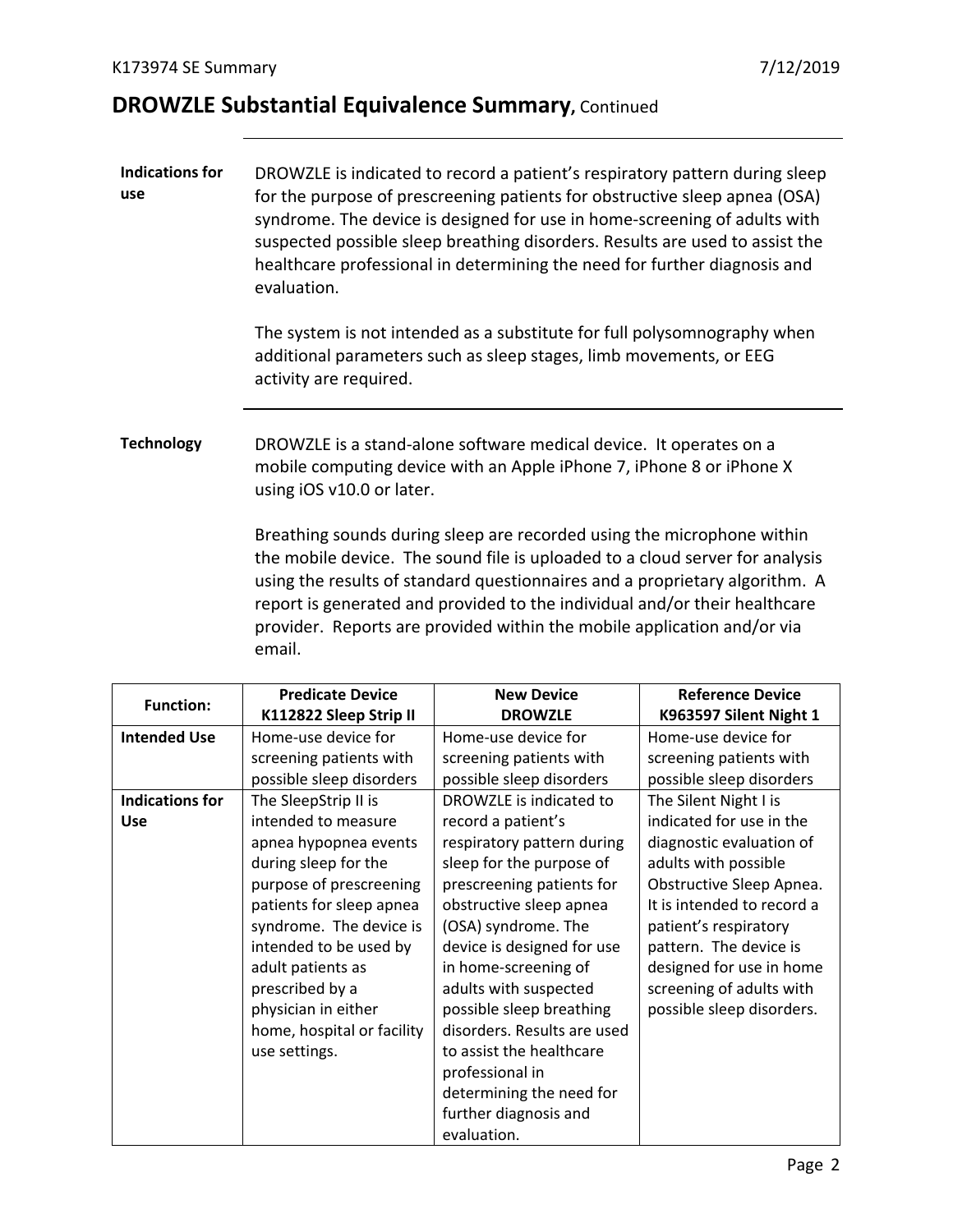| <b>Function:</b>                   | <b>Predicate Device</b>               | <b>New Device</b>                                                                                                                                                                                      | <b>Reference Device</b>                                                                                                                                       |
|------------------------------------|---------------------------------------|--------------------------------------------------------------------------------------------------------------------------------------------------------------------------------------------------------|---------------------------------------------------------------------------------------------------------------------------------------------------------------|
|                                    | K112822 Sleep Strip II                | <b>DROWZLE</b>                                                                                                                                                                                         | K963597 Silent Night 1                                                                                                                                        |
| <b>Trade/Device</b>                | SleepStrip II                         | The system is not intended<br>as a substitute for full<br>polysomnography when<br>additional parameters<br>such as sleep stages, limb<br>movements, or EEG<br>activity are required.<br><b>DROWZLE</b> | Silent Night I                                                                                                                                                |
| <b>Name</b>                        |                                       |                                                                                                                                                                                                        |                                                                                                                                                               |
| <b>Regulation</b><br><b>Number</b> | §868.2375                             | §868.2375                                                                                                                                                                                              | §868.2375                                                                                                                                                     |
| <b>Regulation</b>                  | <b>Ventilatory Effort</b>             | Ventilatory Effort Recorder                                                                                                                                                                            | <b>Ventilatory Effort</b>                                                                                                                                     |
| <b>Name</b>                        | Recorder                              |                                                                                                                                                                                                        | Recorder                                                                                                                                                      |
| <b>Product Code</b>                | <b>MNR</b>                            | <b>MNR</b>                                                                                                                                                                                             | <b>MNR</b>                                                                                                                                                    |
| <b>Target</b>                      | <b>Adults</b>                         | <b>Adults</b>                                                                                                                                                                                          | <b>Adults</b>                                                                                                                                                 |
| Population                         |                                       |                                                                                                                                                                                                        |                                                                                                                                                               |
| Intended                           | Home environment                      | Home environment                                                                                                                                                                                       | Home environment                                                                                                                                              |
| <b>Environment</b>                 |                                       |                                                                                                                                                                                                        |                                                                                                                                                               |
| for Use                            |                                       |                                                                                                                                                                                                        |                                                                                                                                                               |
| <b>Method of</b>                   | Pressure/flow sensor;                 | Acoustic analysis of                                                                                                                                                                                   | Acoustic analysis of                                                                                                                                          |
| <b>Measurement</b>                 | thermal sensor                        | breathing sound                                                                                                                                                                                        | breathing sound                                                                                                                                               |
| <b>Mode of Action</b>              | Analyzes airflow and                  | Analyzes sound to identify                                                                                                                                                                             | Analyzes sound to identify                                                                                                                                    |
|                                    | temperature                           | respiratory events<br>indicative of sleep apnea<br>or other disorders                                                                                                                                  | respiratory events<br>indicative of sleep apnea<br>or other disorders                                                                                         |
| <b>Sensor</b><br>placement site    | Rests over the lip, under<br>the nose | Smartphone placed within<br>24 inches of pillow                                                                                                                                                        | Microphone #1 is placed<br>near the patient to<br>capture breathing sounds.<br>Microphone #2 is<br>contained in the device to<br>sense ambient room<br>noise. |
| Sensor<br>elements                 | 3 prongs - two nasal and<br>one oral  | Microphone(s) native to<br>smartphone                                                                                                                                                                  | Microphones                                                                                                                                                   |
| <b>Patient Contact</b>             | Yes                                   | Software only. No direct<br>patient contact.                                                                                                                                                           | No patient contact during<br>use. Contact with the<br>recording device during<br>set up.                                                                      |
| <b>Portability</b>                 | Yes                                   | Yes                                                                                                                                                                                                    | Yes                                                                                                                                                           |
| <b>Recording</b><br>device         | Contained in the device               | Mobile device records<br>sound and uploads them<br>into a cloud-based server                                                                                                                           | Recording device is<br>housed in a metal box<br>consisting of hardware<br>and software.                                                                       |
| <b>Measured</b><br>variable        | Oral and nasal airflow                | Oral and nasal breath<br>sounds                                                                                                                                                                        | Oral and nasal breath<br>sounds                                                                                                                               |
| <b>Breathing</b>                   | Respiration amplitude                 | Breath sound gaps >10                                                                                                                                                                                  |                                                                                                                                                               |
| events                             | drops >10 seconds                     | seconds                                                                                                                                                                                                |                                                                                                                                                               |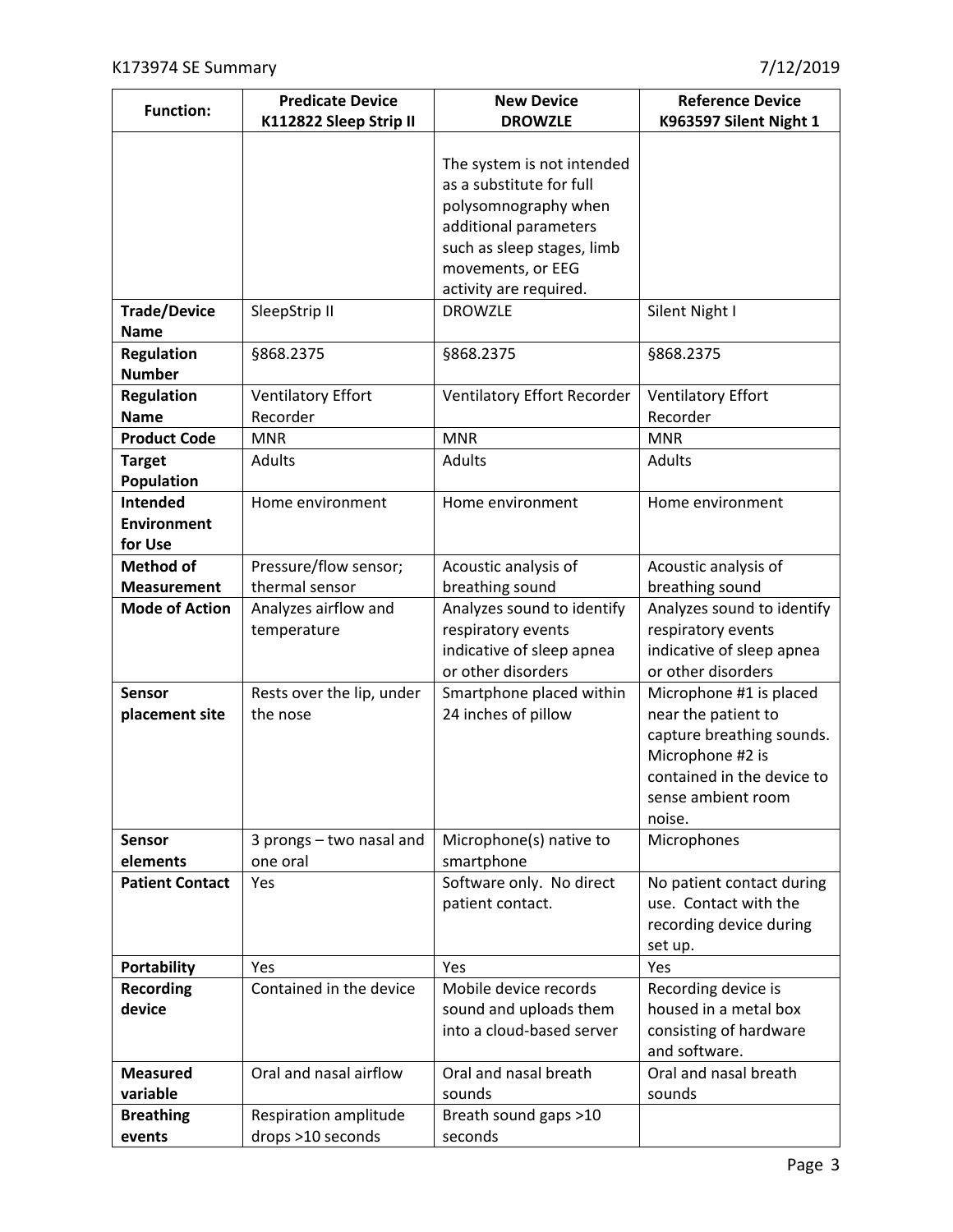| <b>Function:</b>              | <b>Predicate Device</b> | <b>New Device</b>             | <b>Reference Device</b>                 |
|-------------------------------|-------------------------|-------------------------------|-----------------------------------------|
|                               | K112822 Sleep Strip II  | <b>DROWZLE</b>                | K963597 Silent Night 1                  |
| Sensor                        | Stick-on adhesive-      | <b>NA</b>                     | <b>NA</b>                               |
| attachment                    | backed                  |                               |                                         |
| Display type                  | LED display             | Smartphone display            | Liquid crystal display<br>Not described |
| <b>Breathing</b><br>Indicator | Blinking light display  | None                          |                                         |
| <b>Signal loss</b>            | Yes, on display         | <b>NA</b>                     | Not described                           |
| indicator                     |                         |                               |                                         |
| <b>Breathing</b>              | 126 per hour maximum    | No maximum                    | Not described                           |
| interruption                  |                         |                               |                                         |
| counter                       |                         |                               |                                         |
| Generates a                   | AHI per sleep period    | • Counts gaps in breathing    | • Counts "Disordered                    |
| calculated                    |                         | sounds                        | <b>Breathing Events"</b>                |
| index based on                |                         | • Calculates Resonea          | • Calculates "Respiratory               |
| breathing                     |                         | Index                         | Disturbance Index                       |
|                               |                         |                               | (RDI)"                                  |
| Reported                      | Counts apnea/hypopnea   | Output:                       | Output:                                 |
| <b>Metrics</b>                | events                  | • Number of breathing         | • Cumulative count of                   |
|                               |                         | sound gaps >10 seconds        | <b>Disordered Breathing</b>             |
|                               |                         | • Average number of >10       | Events including                        |
|                               |                         | second breathing sound        | snoring, hypopnea, and                  |
|                               |                         | gaps per hour                 | apnea.                                  |
|                               |                         | • Risk classification based   |                                         |
|                               |                         | on standard                   |                                         |
|                               |                         | questionnaires:               |                                         |
|                               |                         | • STOP-BANG                   |                                         |
|                               |                         | • Epworth Sleepiness<br>Scale |                                         |
|                               |                         | • Calculated Resonea          |                                         |
|                               |                         | Index                         |                                         |
| <b>Display</b>                | Result display element  | Results are reported to the   | Results reported on a                   |
| function                      |                         | clinician and patient         | liquid crystal display.                 |
|                               |                         | · Within the mobile           | There is no printing                    |
|                               |                         | device software and           | capability.                             |
|                               |                         | • PDF format for printing     |                                         |
|                               |                         | via email                     |                                         |
| Sleep night use               | Single night monitoring | Can be used multiple          | Single night monitoring                 |
|                               |                         | nights                        |                                         |
| Maximum run-                  | 5 hours                 | No maximum run time           | Not described                           |
| time                          |                         |                               |                                         |
| <b>Minimum time</b>           | 3 hours                 | 2 hours                       | Not described                           |
| required                      |                         |                               |                                         |
| <b>Controller</b>             | Hardware and firmware   | Smartphone                    | Internal to the box                     |
| <b>Airflow signal</b>         | Filtered and digitized  | microprocessor<br><b>NA</b>   | Not described                           |
| conditioning                  |                         |                               |                                         |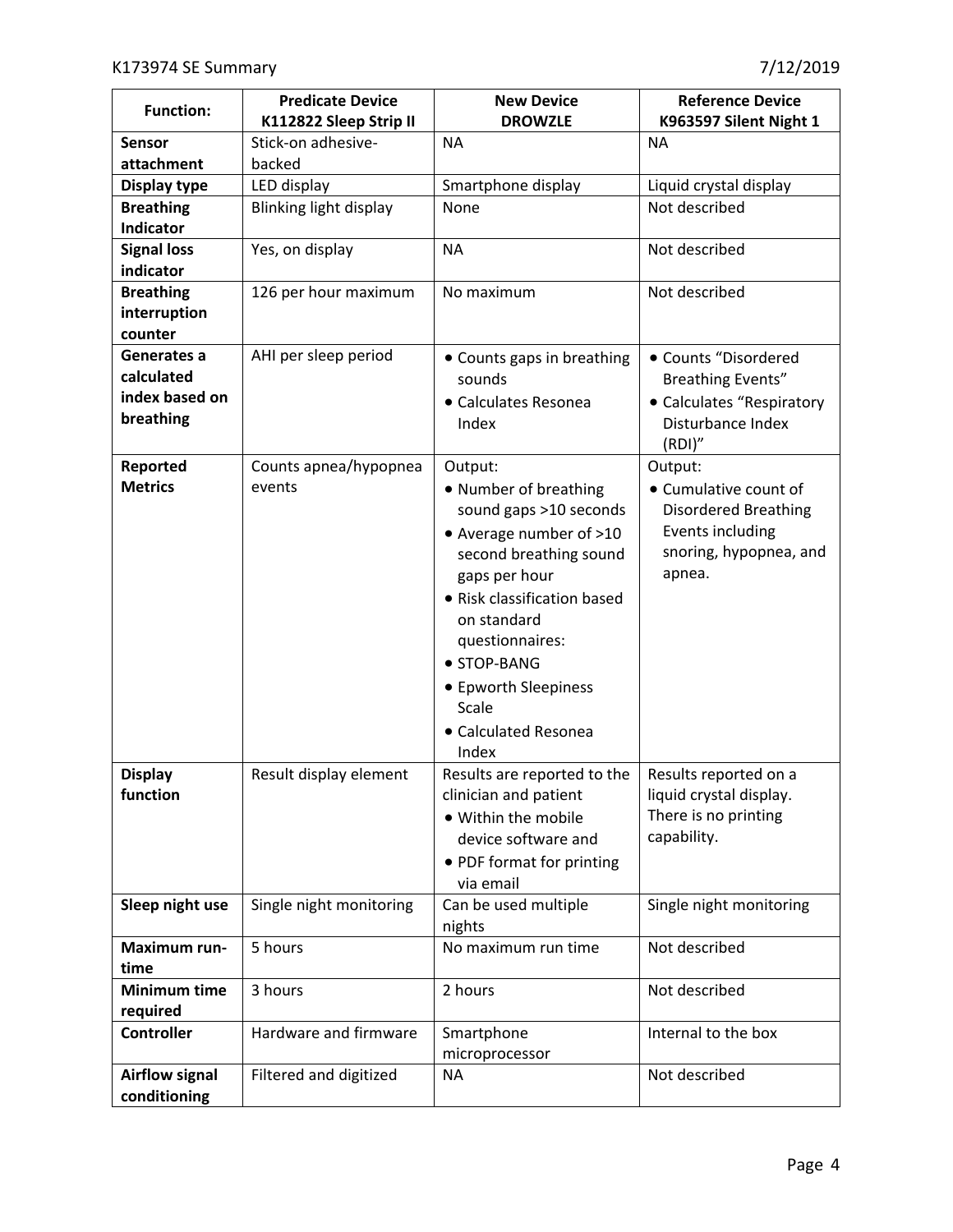| <b>Function:</b>                                           | <b>Predicate Device</b><br>K112822 Sleep Strip II | <b>New Device</b><br><b>DROWZLE</b>                                        | <b>Reference Device</b><br>K963597 Silent Night 1                   |
|------------------------------------------------------------|---------------------------------------------------|----------------------------------------------------------------------------|---------------------------------------------------------------------|
| <b>Sampling</b><br>method                                  | Analog to digital<br>conversion                   | <b>NA</b>                                                                  | Not described                                                       |
| Sample rate                                                | 10 per second<br>continuous                       | <b>NA</b>                                                                  | Not described                                                       |
| <b>Breathing</b><br>interruption<br>detection<br>criterion | Signal decrease 10<br>seconds or longer           | Breath sounds absent 10<br>seconds or longer                               | Not described                                                       |
| <b>Monitor</b><br>application                              | Patient self-applied                              | <b>NA</b>                                                                  | <b>NA</b>                                                           |
| <b>Download</b>                                            | None - display readout<br>only                    | Wireless transmission of<br>data to cloud storage for<br>report generation | None - display readout<br>only                                      |
| <b>Physical</b><br><b>Characteristics</b>                  | Small, non-tether<br>monitor                      | Software runs on user's<br>smartphone                                      | Box with 2 microphones.<br>23 cm wide X 17 cm deep<br>X 7.5 cm high |
| Power                                                      | <b>Battery</b>                                    | Smartphone plugged into<br>wall outlet with built-in<br>battery backup     | Plugged into wall outlet                                            |
| <b>Clinical Studies</b>                                    | Clinically tested against<br><b>PSG</b>           | Clinically tested against<br><b>PSG</b>                                    | Clinically tested against<br><b>PSG</b>                             |

**Non-clinical performance data** As a stand-alone software device non-clinical testing included software verification and validation testing. Usability testing demonstrated the ability of the users to understand the labeling; correctly use the software for recording; and correctly interpret the report.

> The DROWZLE software runs on a user-provided mobile device. No biocompatibility testing, electrical safety, or electromagnetic compatibility testing was required.

**Clinical performance data** Sound recordings from 242 individuals  $\geq 21$  years of age undergoing clinically indicated sleep study to assess sleep disordered breathing were collected as part of an IRB-approved clinical study. The study was conducted from 2015-2016 in three AASM accredited laboratories in the United States (NCT03288376).

> Each subject had sound recordings from one or more consumer mobile computing device placed on the bedside during PSG. Recordings were made using the standard audio recording function of each device. Separate recording cohorts were used to develop and validate the algorithm used in DROWZLE.